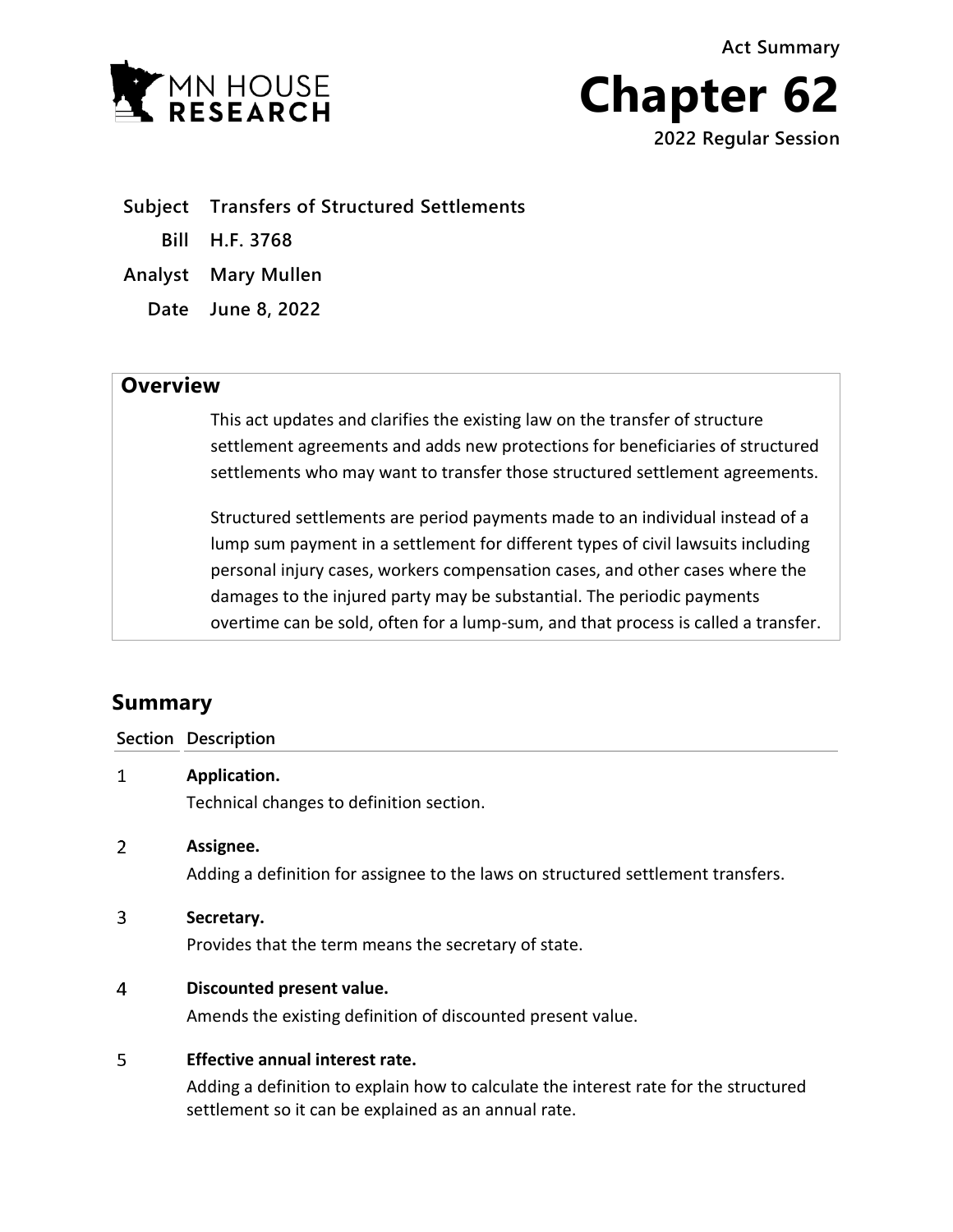## **Section Description**

#### 6 **Gross advance amount.**

Provides a new definition of gross advance.

#### $\overline{7}$ **Independent professional advice.**

Adds financial adviser to the list of independent professional advisors and clarifies that the advisor must be a disinterested person.

#### 8 **Interested parties.**

Makes technical changes to existing definition of "interested parties."

#### 9 **Net advance amount.**

Adds a new definition.

#### 10 **Periodic payments.**

Adds a definition for periodic payment.

#### 11 **Prospective payee.**

Adds a definition for a prospective payee.

#### 12 **Qualified assignment agreement.**

Makes a technical change to the existing definition of "qualified assignment agreement."

#### 13 **Settled claim.**

Amends the existing definition.

#### 14 **Structured settlement.**

Amends the existing definition.

- 15 **Structured settlement agreement.** Amends the existing definition.
- 16 **Structured settlement payment rights.** Clarifies the definition of structured settlement payment rights.
- 17 **Structured settlement purchase company.** Creates a new definition.
- 18 **Structured settlement transfer proceeding.** Adds a new definition.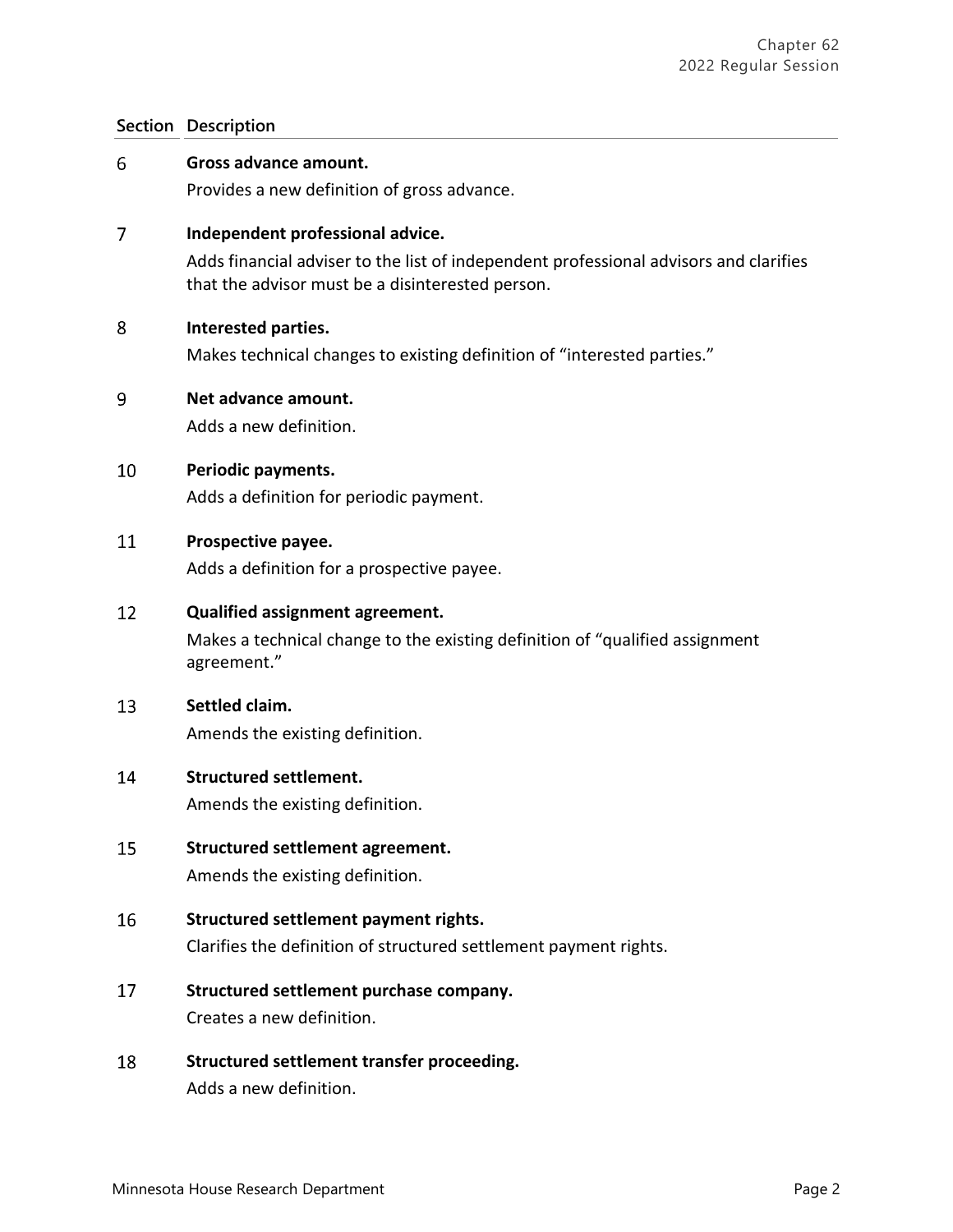## **Section Description**

- 19 **Transfer.** Amends the definition of "transfer."
- 20 **Transfer expense.** Creates a new definition.

#### 21 **Transfer order.**

Creates a new definition.

#### 22 **Transferee.**

Amends the existing definition of "transferee."

#### 23 **Registration; surety bond.**

Creates a new section of law to register businesses that buy structured settlement agreements with the secretary of state, and requires a surety bond by those registered persons, and provides for an initial filing fee and a renewal fee for registration applications. This section is effective on January 1, 2023.

#### 24 **Prohibited practices; penalties.**

Prohibits a company purchasing a structured settlement from doing certain prohibited activities and provides that the attorney general can bring an action to enforce these provisions, as well as other remedies available to enforce the provisions in court.

#### 25 **Required disclosures to payee.**

Provides notices and disclosures about the terms of the sale that the payee must receive before signing a transfer agreement, including the costs and fees in doing the transfer.

### 26 **Conditions and approval of transfers of structured settlement payment rights and structured settlement agreements.**

Provides that a transfer must be in the best interest of a payee, and the necessary notifications must go to the payee, before the court approves the transfer. This section also provides additional considerations for a minor payee.

#### 27 **Effects of transfer of structured settlement payment rights.**

Provides for the post-transfer rights of the structured settlement obligor and the annuity issuer with regards to the transferee.